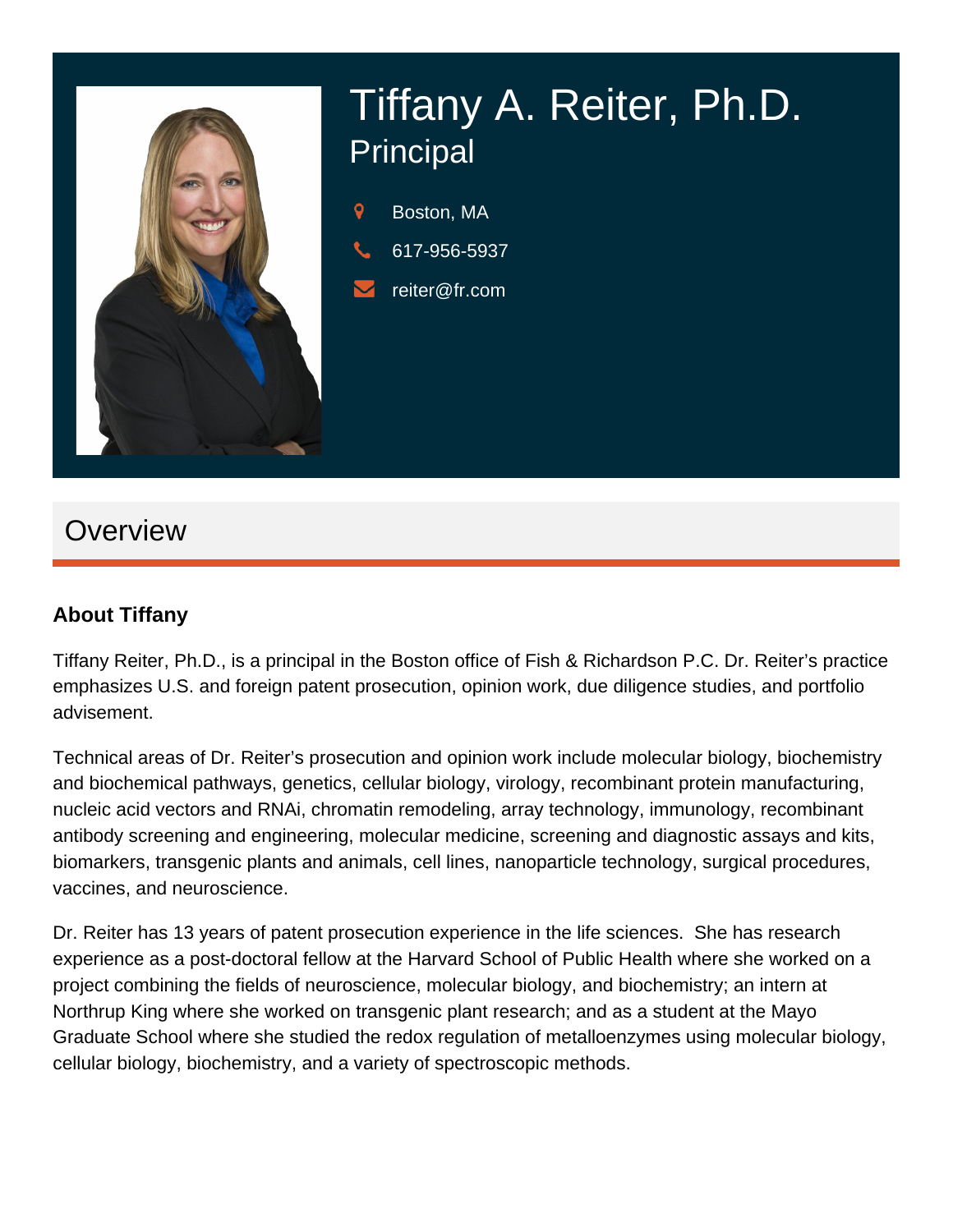### Focus Areas

### **Services**

- Patent
- Patent Prosecution

#### **Industries**

Life Sciences

## **Education**

- J.D., Suffolk University Law School (2012)
- Ph.D., Molecular Biology, Mayo Graduate School (2002)
- B.S. summa cum laude, Biotechnology, St. Cloud State University (1997)

# **Insights**

#### **Publications**

- Reiter et al., "Heme oxygenase-1 overexpression blocks NO-induced necrosis by preventing lipid peroxidation in human pulmonary epithelial cells," J. Biol. Chem. 281(48):36603-36612, (2006)
- Reiter et al., "Electrochemical studies of the mono-Fe, Fe-Zn, and Fe-Fe metalloisoforms of bacteriophage protein phosphatase," Biochemistry 43: 782-790 (2003)
- Reiter et al., "Mn2+ is a native metal ion activator for bacteriophage protein phosphatase," Biochemistry 41:15404-15409 (2002)
- Reiter et al., "Is calcineurin a peroxide-sensor in T-lymphocytes?" J. Biol. Inorg. Chem. 7: 823-834 (2002)
- Reiter et al., "Redox regulation of calcineurin in T-lymphocytes," J. Biol. Inorg. Chem. 4: 632-644 (1999)
- Reiter et al., "2013 Year-In-Review: Patent Cases at the Federal Circuit," Industrial Biotech. 10(2):79-82 (2014)
- Reiter et al., "Patent eligibility of biological methods and compositions," Industrial Biotech.